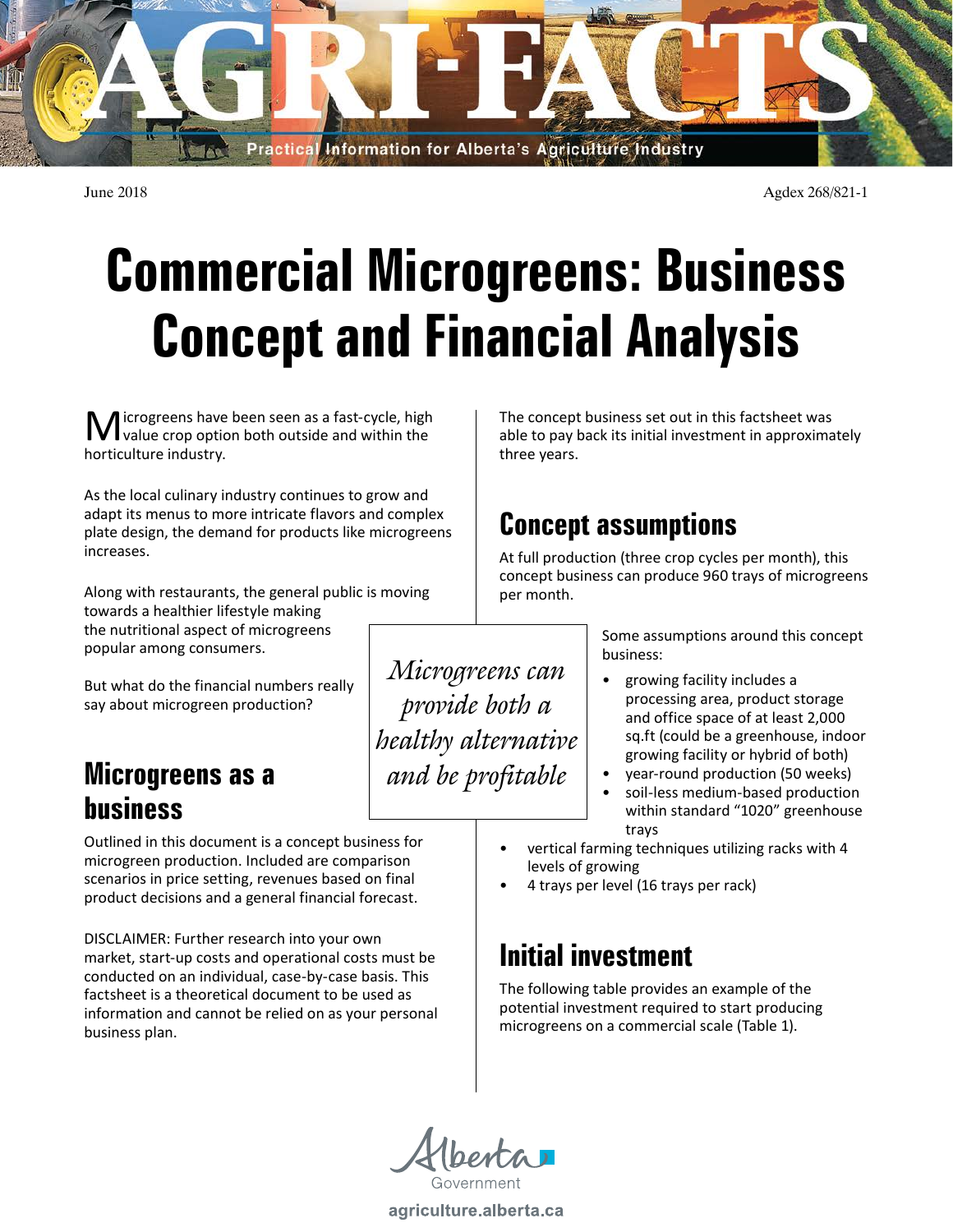| Table 1. Start-up expenses for microgreen production |          |                |              |
|------------------------------------------------------|----------|----------------|--------------|
| <b>Growing Equipment</b>                             | Cost     | Qty.           | <b>Total</b> |
| Growing facility                                     | \$60,000 | 1              | \$60,000     |
| Racks                                                | \$150    | 20             | \$3,000      |
| Lights (8 per rack)                                  | \$120    | 160            | \$19,200     |
| Watering wand                                        | \$30     | $\overline{2}$ | \$60         |
| Misting nozzles                                      | \$20     | $\overline{2}$ | \$40         |
| '1020' growing trays                                 | \$2      | 2000           | \$4,000      |
| Hoses and valves                                     | \$110    | $\overline{2}$ | \$220        |
| <b>Dehumidifiers</b>                                 | \$400    | $\mathbf{1}$   | \$400        |
| <b>Ventilation fans</b>                              | \$100    | 4              | \$400        |
| Heating system                                       | \$2,000  | $\mathbf{1}$   | \$2,000      |
| Seed storage bins                                    | \$12     | 8              | \$96         |
| <b>Processing Equipment</b>                          |          |                |              |
| Harvesting tools                                     | \$40     | 3              | \$120        |
| Harvesting bins                                      | \$12     | 6              | \$72         |
| Washing bins                                         | \$12     | 3              | \$36         |
| Product driers (spinners)                            | \$100    | $\overline{2}$ | \$200        |
| Work tables                                          | \$150    | 3              | \$450        |
| <b>Sinks</b>                                         | \$300    | $\mathbf{1}$   | \$300        |
| <b>Scales</b>                                        | \$60     | 2              | \$120        |
| <b>Product Storage</b>                               |          |                |              |
| Fridge                                               | \$300    | $\mathbf{1}$   | \$300        |
| Walk-in cooler                                       | \$5,000  | $\overline{1}$ | \$5,000      |
| Thermometers                                         | \$30     | $\overline{2}$ | \$60         |
| <b>Office Space</b>                                  |          |                |              |
| Desks                                                | \$300    | 2              | \$600        |
| Chairs                                               | \$200    | $\overline{2}$ | \$400        |
| Filing cabinet                                       | \$150    | 2              | \$300        |
| Computers                                            | \$600    | $\overline{2}$ | \$1,200      |
| Office materials                                     | \$200    | 1              | \$200        |
| <b>Delivery</b>                                      |          |                |              |
| Coolers                                              | \$50     | 6              | \$300        |
| Thermometers                                         | \$30     | $\overline{7}$ | \$210        |
| Delivery Vehicle                                     | \$10,000 | 1              | \$10,000     |
| <b>Total</b>                                         |          |                | \$109,284    |

# **Operating costs**

The calculation and proper management of the costs of production should become a regular habit to ensure you are operating a profitable and sustainable business. To determine your product pricing, all costs (fixed and variable) need to accounted for and your profit goals set.

### **Fixed costs**

### **(expenses that do not change month to month)**

Each business will differ in their fixed costs, but these costs must be accounted for. Because these costs are for overhead or may be indirect costs to production, producers may forget about working them into the final product price.

Here are some examples of fixed costs:

- management and sales salaries
- insurances (liability, property, crop etc.)
- facility or land costs (mortgages, leases, property taxes, etc.)
- repair and maintenance costs
- marketing (examples, website and social media expenses)
- yearly accounting and administrative fees
- debt interest payments

For this concept business, the assumption will be that the Fixed or Overhead costs account for approximately \$6,000/month to produce the products.

**Note:** To ensure covering all the fixed overhead costs in the final product price, a \$6.25 amount was added to the total tray cost within the Cost of Production charts. This figure was calculated by dividing the total monthly fixed costs of \$6,000 by the maximum output of 960 trays per month. This calculation would mean that for each tray produced, \$6.25 would be allotted to cover all overhead costs.

### **Variable costs**

#### **(expenses that change month to month)**

These costs are typically influenced by the amount of labour, materials and miscellaneous expenses it takes to produce the product.

Here are some examples of variable costs:

- seed (cost varies by species)
- planting medium
- planting materials (examples, trays, paper towel, labels)
- packaging (examples, plastic bags, clamshells)
- labels
- shipping costs
- marketing (examples, price lists, advertising)
- labour (examples, grower, processor, delivery)
- utilities (heat, water, power)

# **Profit goals**

### **(margin on top of cost of production)**

It is important to set profit goals to be in balance with the local market. Setting goals too high will create a product price that consumers may not be willing to pay. In this scenario, a 30 per cent profit margin was set as the goal.

For further information on setting prices, see the following Alberta Agriculture factsheets:

• Pricing Horticulture Products, Agdex 845-4 [\(https://www1.agric.gov.ab.ca/\\$department/](https://www1.agric.gov.ab.ca/$department/deptdocs.nsf/all/agdex918?opendocument) [deptdocs.nsf/all/agdex918?opendocument](https://www1.agric.gov.ab.ca/$department/deptdocs.nsf/all/agdex918?opendocument))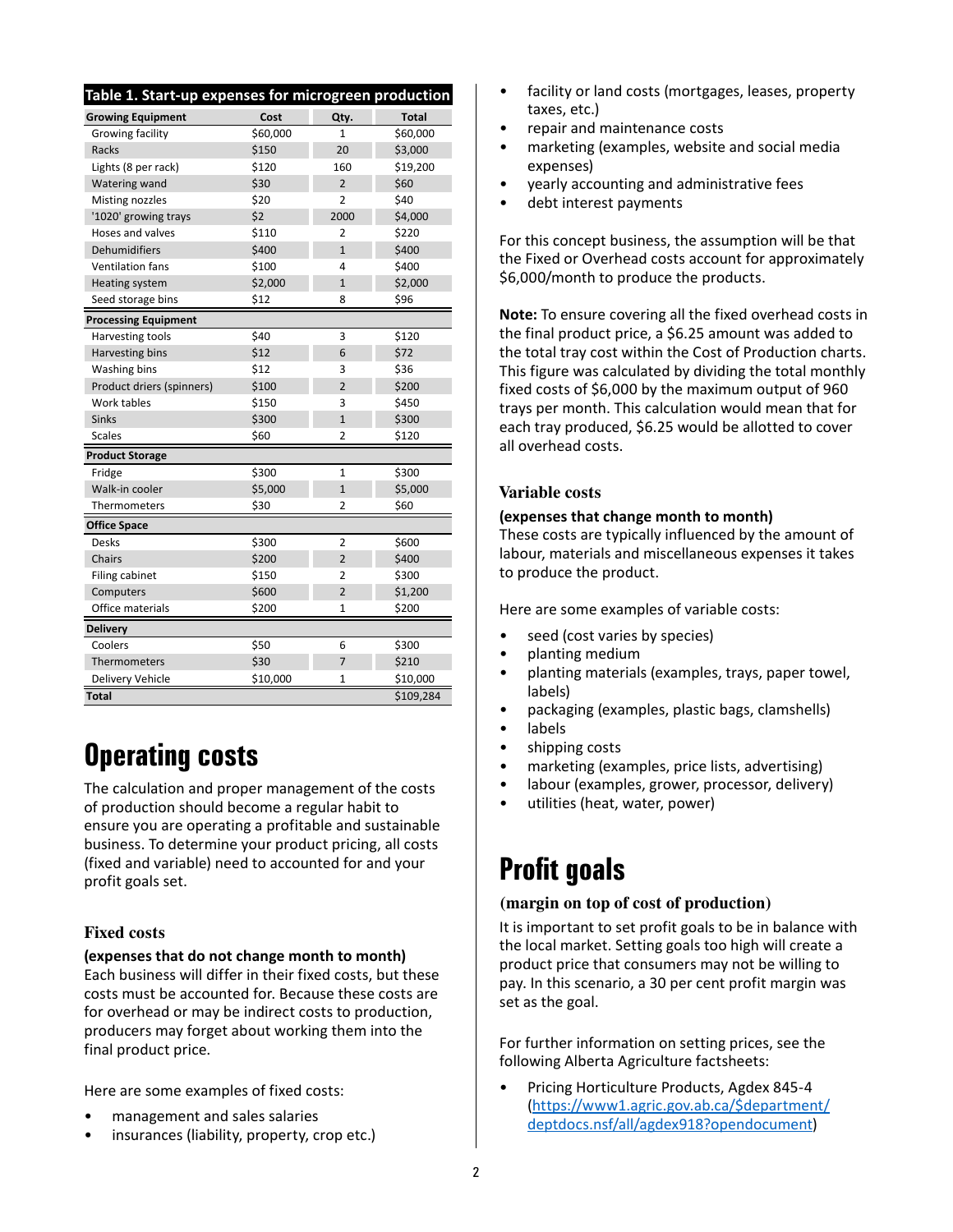- Essentials of Pricing, Agdex 845-1 ([https://www1.](https://www1.agric.gov.ab.ca/$department/deptdocs.nsf/all/agdex1141?opendocument) [agric.gov.ab.ca/\\$department/deptdocs.nsf/all/](https://www1.agric.gov.ab.ca/$department/deptdocs.nsf/all/agdex1141?opendocument) [agdex1141?opendocument](https://www1.agric.gov.ab.ca/$department/deptdocs.nsf/all/agdex1141?opendocument))
- Methods to Price Your Products, Agdex 845-2 [\(https://www1.agric.gov.ab.ca/\\$department/](https://www1.agric.gov.ab.ca/$department/deptdocs.nsf/all/agdex1133?opendocument) [deptdocs.nsf/all/agdex1133?opendocument](https://www1.agric.gov.ab.ca/$department/deptdocs.nsf/all/agdex1133?opendocument))

# **Case scenarios**

The four Cost of Production charts appearing on pages 5 through 8 will show a general breakdown of costs among 10 different crops. The charts will also compare revenues generated from the same facility, but with a change in how the final products are packaged and sold.

Cost of Production charts (on pages 5 to 8)

- Chart 1. Living microgreens as full trays
- Chart 2. Increased pricing on full tray microgreens
- Chart 3. Harvested microgreens in 60 g and 30 g clamshells
- Chart 4. Increased pricing on harvested microgreens

## **Case scenario analysis**

The productivity factor within the charts reflects the importance of accounting for lost products due to crop failure, damaged products, low sales and so forth.

### **Pricing**

Shown in Chart 1 is a profit margin goal of 30 per cent on top of the cost of production. However, the chart also reflects a price set too low, resulting in not meeting the profit goals with some varieties and even taking a loss on others.

Chart 2 highlights a price increase from \$25 per tray to \$30 per tray. The suggested sales price is based on the profit goal; however, the final sales price should be based on the local market and competitor research. With the price increase, all costs are covered and the majority of profit goals are being met or close to.

Using broccoli microgreens as an example, take note of the difference in revenue with only a \$5 adjustment. In Chart 1, broccoli microgreens were only generating \$6,297.60 in annual profit. But with a \$5 increase in the sale price, the broccoli microgreens are now generating almost double that amount (\$12,057.60) in annual profits.

Be aware of the effect that pricing has on the profits of your business, but be sure your markets will accept that pricing.

### **Final product difference**

Chart 3 and 4 focus on harvesting the microgreens and packaging them into smaller containers for sale. These charts highlight the additional costs of production, but also prove that changing the form the product in is sold in may drastically affect the business profitability.

Broccoli microgreens sold as a tray have an annual profit of \$12,057.60 (Chart 2). However, when harvested and sold in 60 g packages, the annual profit for this microgreen increases to \$14,361.60 (Chart 3). This result is positive, but the sale price may potentially be lower than the market would allow.

Further market research shows that consumers would allow for an increase of \$2 to the sale cost for the microgreens (Chart 4). At \$10 a package, the broccoli microgreens now earn an annual profit of \$25,881.60.

Utilizing the exact same growing facility, but adjusting the price and final product form can change annual profits from \$6,297.60 to \$25,881.60 with just one variety of microgreen.

Using the same four charts, compare the basil variety of microgreens. Often, the seed cost of basil is higher than most other varieties, but notice how the labour cost is much greater than all other varieties. This additional cost is mainly due to the extended crop cycle, nearly double that of other microgreens. Basil is also a very tender plant and requires careful handling and extra time during the harvesting and packaging processes.

With these extra costs, it may not be worthwhile to produce a crop of basil microgreens unless the crop assists in generating increased sales of other, more profitable varieties. Even with proper pricing to cover costs, Chart 2 proves that it is best to sell basil as a full tray, and the producer would still lose -\$9,323.52 each year. It may be that basil would be a better high value crop produced to full maturity instead of as a microgreen.

# **Financial forecast**

To conclude this concept microgreen business, a very simple financial outline with a strong focus on paying off all initial investment debts is provided below (Table 2).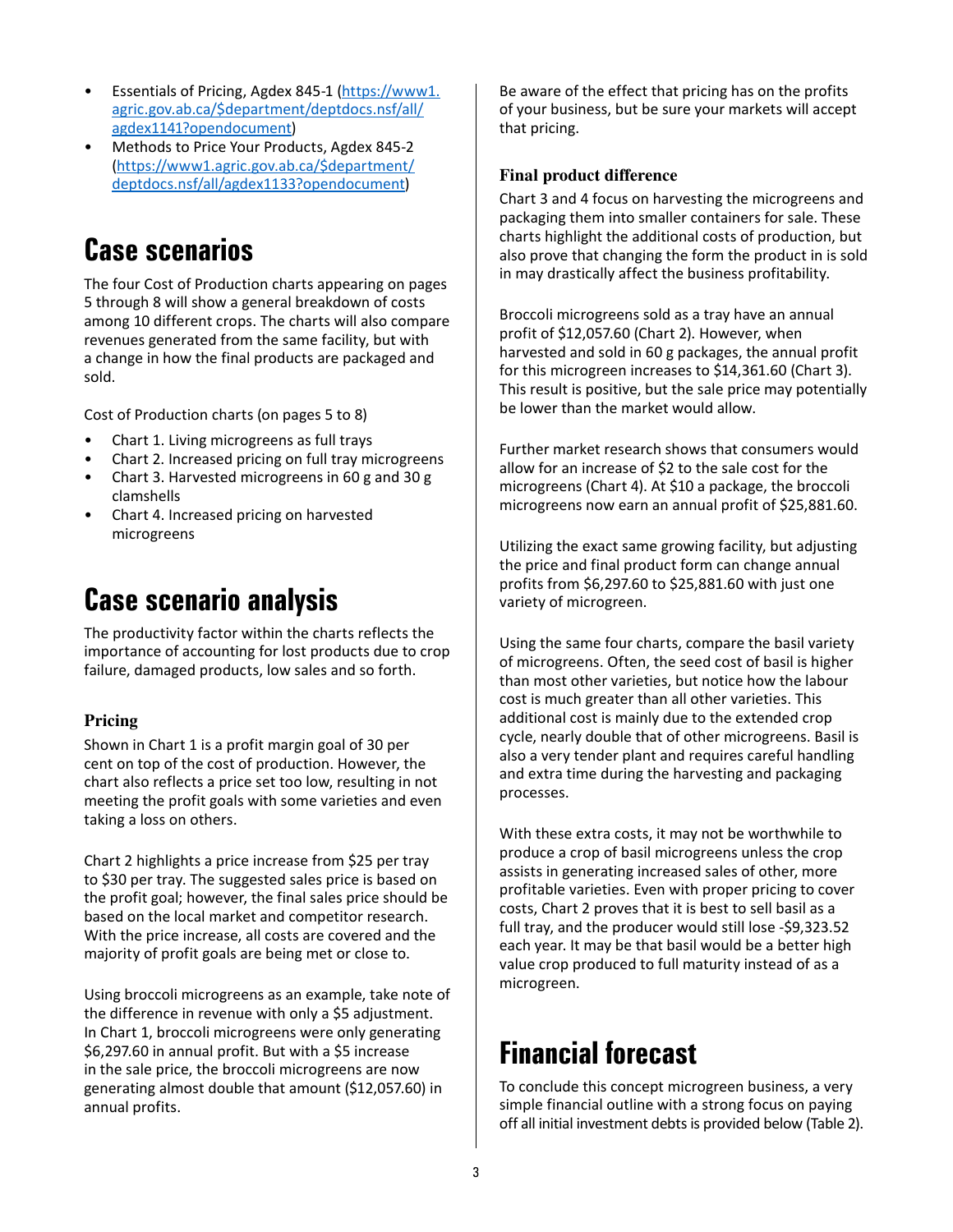In this ideal concept (which ignores the effect of working capital changes and inflation for the purposes of keeping things simple), the two staff of this business would each make their annual salaries as well as share the profits of \$79,813.02 after the first year.

In this scenario, during the fourth year in business, the business would be debt free, with the staff making their full salaries as well as sharing the full profits of \$127,813.02 generated throughout that year.

Although the above is an ideal concept assuming sales of market value products and a high productivity factor from the very start, it should still highlight the importance of proper planning, market research and cost of production management.

| Table 2. Financial outline for concept microgreen operation |                |                |                |                  |
|-------------------------------------------------------------|----------------|----------------|----------------|------------------|
|                                                             | Year 1         | Year 2         | Year 3         | Year 4           |
| 2 staff full time @ \$20/hr                                 |                |                |                |                  |
| 960 trays per month @ \$25 each                             |                |                |                |                  |
| Revenue per year                                            | \$288,000.00   | \$288,000.00   | \$288,000.00   | \$288,000.00     |
| Asset Investment                                            | $-$109,584.00$ | \$0.00         | \$0.00         | \$0.00           |
| Operational expenses per year                               | $-$227,109.36$ | $-$227,109.36$ | $-$227,109.36$ | $-$ \$227,109.36 |
|                                                             |                |                |                |                  |
| Revenue                                                     | \$60,890.64    | \$60,890.64    | \$60,890.64    | \$60,890.64      |
| Asset debt payment (\$4000/month)                           | $-548,000.00$  | $-548,000.00$  | $-$13,584.00$  | \$0.00           |
| Net revenue                                                 | \$12,890.64    | \$12,890.64    | \$47,306.64    | \$60,890.64      |

### **Prepared by**

Alberta Agriculture and Forestry, Dustin Morton and Craig Stretch

#### **More information**

Alberta Ag-Info Centre Call toll free 310-FARM (3276)

Website: agriculture.alberta.ca

4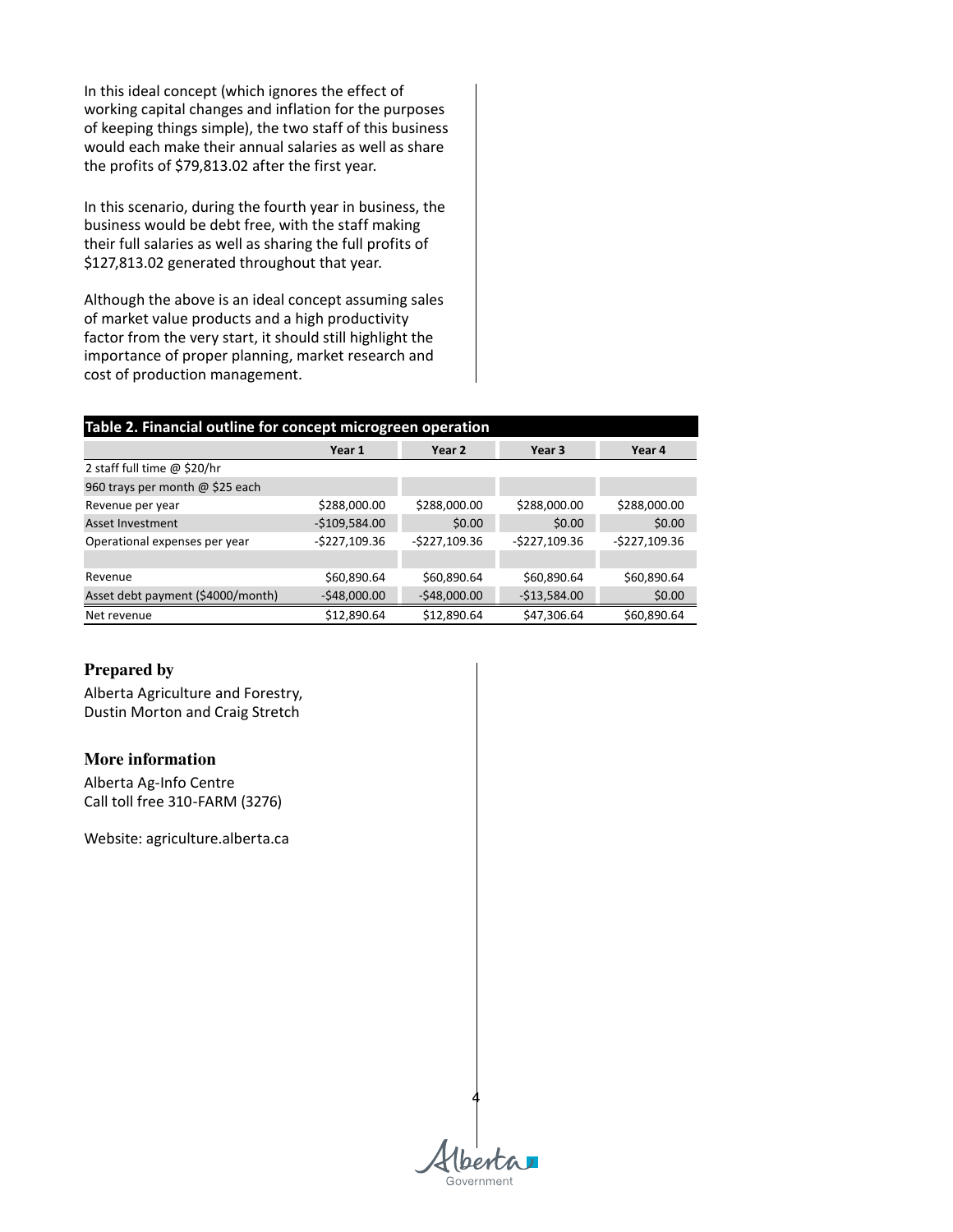|                                |             |             |                 |             |             | Variety     |               |              |             |             |              |
|--------------------------------|-------------|-------------|-----------------|-------------|-------------|-------------|---------------|--------------|-------------|-------------|--------------|
|                                | Sunflower   | Pea         | <b>Broccoli</b> | Arugula     | Mustard     | $\equiv$    | Basil         | Garlic Chive | <b>Beet</b> | Swiss Chard |              |
| Unit size                      | Tray        | Tray        | Tray            | Tray        | Tray        | Tray        | Tray          | Tray         | Tray        | Tray        |              |
| Seed per tray                  | \$0.72      | \$0.17      | \$2.11          | \$0.45      | \$0.23      | \$1.19      | \$0.77        | \$2.32       | \$2.42      | \$2.27      |              |
| Soil per tray                  | \$0.45      | \$0.45      | \$0.45          | \$0.45      | \$0.45      | \$0.45      | \$0.45        | \$0.45       | \$0.45      | \$0.45      |              |
| Tray cost                      | \$2.00      | \$2.00      | \$2.00          | \$2.00      | \$2.00      | \$2.00      | \$2.00        | \$2.00       | \$2.00      | \$2.00      |              |
| Label per tray                 | \$0.10      | \$0.10      | \$0.10          | \$0.10      | \$0.10      | \$0.10      | \$0.10        | \$0.10       | \$0.10      | \$0.10      |              |
| Labour per tray *              | \$8.17      | \$7.17      | \$6.67          | \$6.67      | \$6.67      | \$10.17     | \$19.00       | \$10.17      | \$10.17     | \$10.17     |              |
| Overhead cost per tray**       | \$6.25      | \$6.25      | \$6.25          | \$6.25      | \$6.25      | \$6.25      | \$6.25        | \$6.25       | \$6.25      | \$6.25      |              |
| Units produced per tray        | 1.00        | 1.00        | 1.00            | 1.00        | 1.00        | 1.00        | 1.00          | 1.00         | 1.00        | 1.00        |              |
| Productivity factor            | 95%         | 95%         | 90%             | 75%         | 90%         | 90%         | 75%           | 85%          | 90%         | 90%         |              |
| Total costs per tray           | \$18.62     | \$16.99     | \$19.53         | \$21.23     | \$17.44     | \$22.40     | \$38.09       | \$25.05      | \$23.77     | \$23.60     |              |
| Profit margin goal             | 30%         | 30%         | 30%             | 30%         | 30%         | 30%         | 30%           | 30%          | 30%         | 30%         |              |
| Suggested sale price           | \$24.21     | \$22.09     | \$25.39         | \$27.59     | \$22.68     | \$29.12     | \$49.52       | \$32.56      | \$30.90     | \$30.68     |              |
| Theoretical market sales price | \$25.00     | \$25.00     | \$25.00         | \$25.00     | \$25.00     | \$25.00     | \$25.00       | \$25.00      | \$25.00     | \$25.00     |              |
| Income per tray                | \$25.00     | \$25.00     | \$25.00         | \$25.00     | \$25.00     | \$25.00     | \$25.00       | \$25.00      | \$25.00     | \$25.00     |              |
| Total profit per tray          | \$6.38      | \$8.01      | \$5.47          | \$3.77      | \$7.56      | \$2.60      | $-513.09$     | $-50.05$     | \$1.23      | \$1.40      | Totals       |
| #trays produced per month      | 96          | 96          | 96              | 96          | 96          | 96          | 96            | 96           | 96          | 96          | 960          |
| Revenue per month              | \$2,400.00  | \$2,400.00  | \$2,400.00      | \$2,400.00  | \$2,400.00  | \$2,400.00  | \$2,400.00    | \$2,400.00   | \$2,400.00  | \$2,400.00  | \$24,000.00  |
| Revenue per year               | \$28,800.00 | \$28,800.00 | \$28,800.00     | \$28,800.00 | \$28,800.00 | \$28,800.00 | \$28,800.00   | \$28,800.00  | \$28,800.00 | \$28,800.00 | \$288,000.00 |
| Costs per month                | \$1,787.62  | \$1,630.99  | \$1,875.20      | \$2,037.76  | \$1,674.67  | \$2,150.40  | \$3,656.96    | \$2,404.52   | \$2,281.60  | \$2,265.60  | \$21,765.31  |
| Costs per year                 | \$21,451.45 | \$19,571.87 | \$22,502.40     | \$24,453.12 | \$20,096.00 | \$25,804.80 | \$43,883.52   | \$28,854.21  | \$27,379.20 | \$27,187.20 | \$261,183.78 |
| Profit per year                | \$7,348.55  | \$9,228.13  | \$6,297.60      | \$4,346.88  | \$8,704.00  | \$2,995.20  | $-515,083.52$ | $-554.21$    | \$1,420.80  | \$1,612.80  | \$26,816.22  |

**Chart 1. Living microgreens as full trays**

Chart 1. Living microgreens as full trays

\* Labour includes the planting, growing, watering, processing, and packaging of the final product<br>\*\*Overhead costs are calculated as \$6,000 set fixed cost per month divided by maximum output of 960 trays per month  $\rm^**Overhead$  costs are calculated as \$6,000 set fixed cost per month divided by maximum output of 960 trays per month \* Labour includes the planting, growing, watering, processing, and packaging of the final product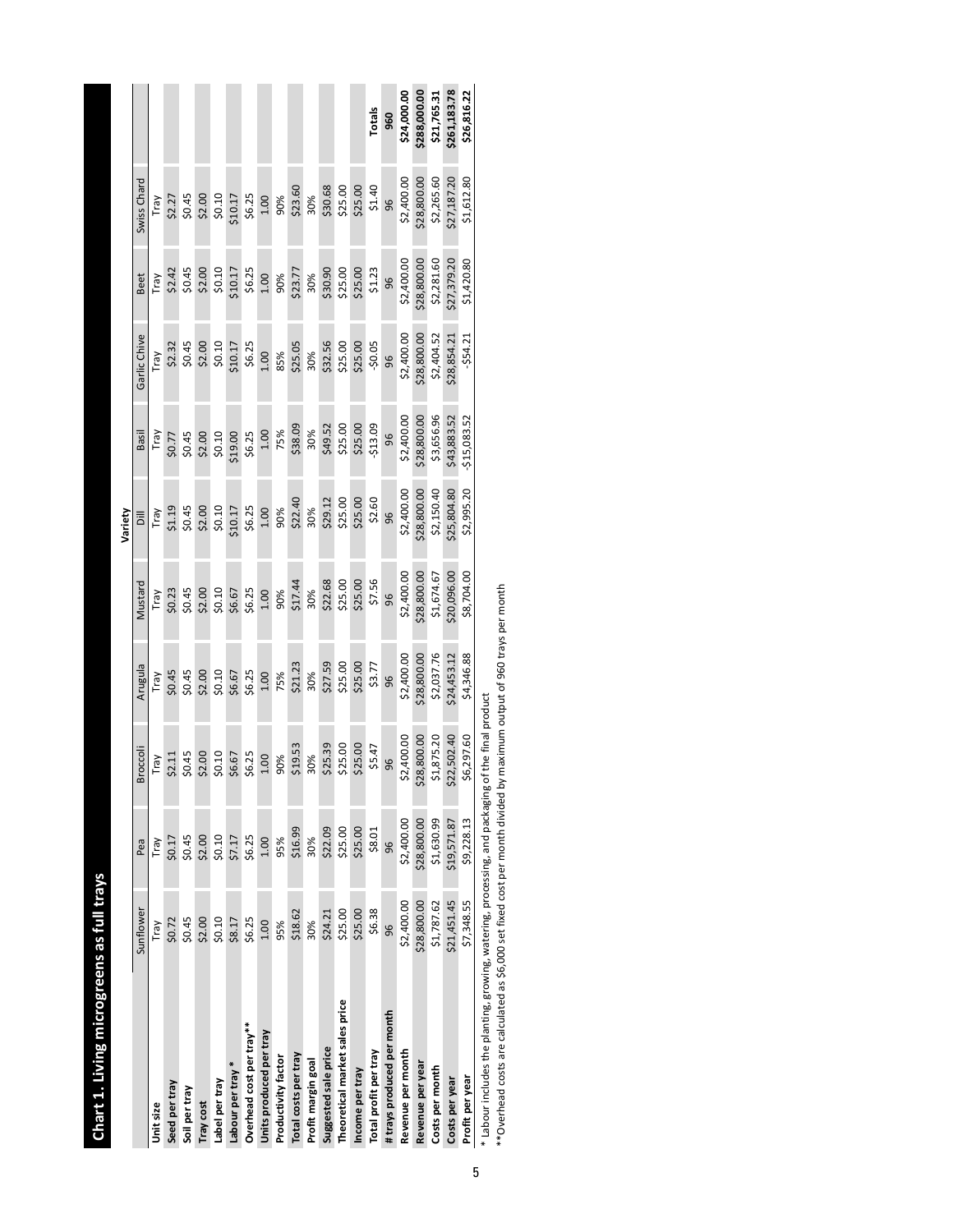| Chart 2. Increased pricing on full tray microgreens |             |             |             |             |             |             |              |              |             |             |              |
|-----------------------------------------------------|-------------|-------------|-------------|-------------|-------------|-------------|--------------|--------------|-------------|-------------|--------------|
|                                                     |             |             |             |             |             | Variety     |              |              |             |             |              |
|                                                     | Sunflower   | Pea         | Broccoli    | Arugula     | Mustard     | $\equiv$    | Basil        | Garlic Chive | <b>Beet</b> | Swiss Chard |              |
| Unit size                                           | Tray        | Tray        | Tray        | Tray        | Tray        | Tray        | Tray         | Tray         | Tray        | Tray        |              |
| Seed per tray                                       | \$0.72      | \$0.17      | \$2.11      | \$0.45      | \$0.23      | \$1.19      | \$0.77       | \$2.32       | \$2.42      | \$2.27      |              |
| Soil per tray                                       | \$0.45      | \$0.45      | \$0.45      | \$0.45      | \$0.45      | \$0.45      | \$0.45       | \$0.45       | \$0.45      | \$0.45      |              |
| Tray cost                                           | \$2.00      | \$2.00      | \$2.00      | \$2.00      | \$2.00      | \$2.00      | \$2.00       | \$2.00       | \$2.00      | \$2.00      |              |
| Label per tray                                      | \$0.10      | \$0.10      | \$0.10      | \$0.10      | \$0.10      | \$0.10      | \$0.10       | \$0.10       | \$0.10      | \$0.10      |              |
| Labour per tray*                                    | \$8.17      | \$7.17      | \$6.67      | \$6.67      | \$6.67      | \$10.17     | \$19.00      | \$10.17      | \$10.17     | \$10.17     |              |
| Overhead cost per tray**                            | \$6.25      | \$6.25      | \$6.25      | \$6.25      | \$6.25      | \$6.25      | \$6.25       | \$6.25       | \$6.25      | \$6.25      |              |
| Units produced per tray                             | 1.00        | 1.00        | 1.00        | 1.00        | 1.00        | 1.00        | 1.00         | 1.00         | 1.00        | 1.00        |              |
| Productivity factor                                 | 95%         | 95%         | 90%         | 75%         | 90%         | 90%         | 75%          | 85%          | 90%         | 90%         |              |
| Total costs per tray                                | \$18.62     | \$16.99     | \$19.53     | \$21.23     | \$17.44     | \$22.40     | \$38.09      | \$25.05      | \$23.77     | \$23.60     |              |
| Profit margin goal                                  | 30%         | 30%         | 30%         | 30%         | 30%         | 30%         | 30%          | 30%          | 30%         | 30%         |              |
| Suggested sale price                                | \$24.21     | \$22.09     | \$25.39     | \$27.59     | \$22.68     | \$29.12     | \$49.52      | \$32.56      | \$30.90     | \$30.68     |              |
| Theoretical market sales price                      | \$30.00     | \$30.00     | \$30.00     | \$30.00     | \$30.00     | \$30.00     | \$30.00      | \$30.00      | \$30.00     | \$30.00     |              |
| Income per tray                                     | \$30.00     | \$30.00     | \$30.00     | \$30.00     | \$30.00     | \$30.00     | \$30.00      | \$30.00      | \$30.00     | \$30.00     |              |
| Total profit per tray                               | \$11.38     | \$13.01     | \$10.47     | \$8.77      | \$12.56     | \$7.60      | $-58.09$     | \$4.95       | \$6.23      | \$6.40      | Totals       |
| #trays produced per month                           | 96          | 96          | 96          | 96          | 96          | 96          | 96           | 96           | 96          | 96          | 960          |
| Revenue per month                                   | \$2,880.00  | \$2,880.00  | \$2,880.00  | \$2,880.00  | \$2,880.00  | \$2,880.00  | \$2,880.00   | \$2,880.00   | \$2,880.00  | \$2,880.00  | \$28,800.00  |
| Revenue per year                                    | \$34,560.00 | \$34,560.00 | \$34,560.00 | \$34,560.00 | \$34,560.00 | \$34,560.00 | \$34,560.00  | \$34,560.00  | \$34,560.00 | \$34,560.00 | \$345,600.00 |
| Costs per month                                     | \$1,787.62  | \$1,630.99  | \$1,875.20  | \$2,037.76  | \$1,674.67  | \$2,150.40  | \$3,656.96   | \$2,404.52   | \$2,281.60  | \$2,265.60  | \$21,765.31  |
| Costs per year                                      | \$21,451.45 | \$19,571.87 | \$22,502.40 | \$24,453.12 | \$20,096.00 | \$25,804.80 | \$43.883.52  | \$28,854.21  | \$27,379.20 | \$27,187.20 | \$261,183.78 |
| Profit per year                                     | \$13,108.55 | \$14,988.13 | \$12,057.60 | \$10,106.88 | \$14,464.00 | \$8,755.20  | $-59,323.52$ | \$5,705.79   | \$7,180.80  | \$7,372.80  | \$84,416.22  |
|                                                     |             |             |             |             |             |             |              |              |             |             |              |

\* Labour includes the planting, growing, watering, processing, and packaging of the final product<br>\*\*Overhead costs are calculated as \$6,000 set fixed cost per month divided by maximum output of 960 trays per month  $\rm^**O$ verhead costs are calculated as \$6,000 set fixed cost per month divided by maximum output of 960 trays per month \* Labour includes the planting, growing, watering, processing, and packaging of the final product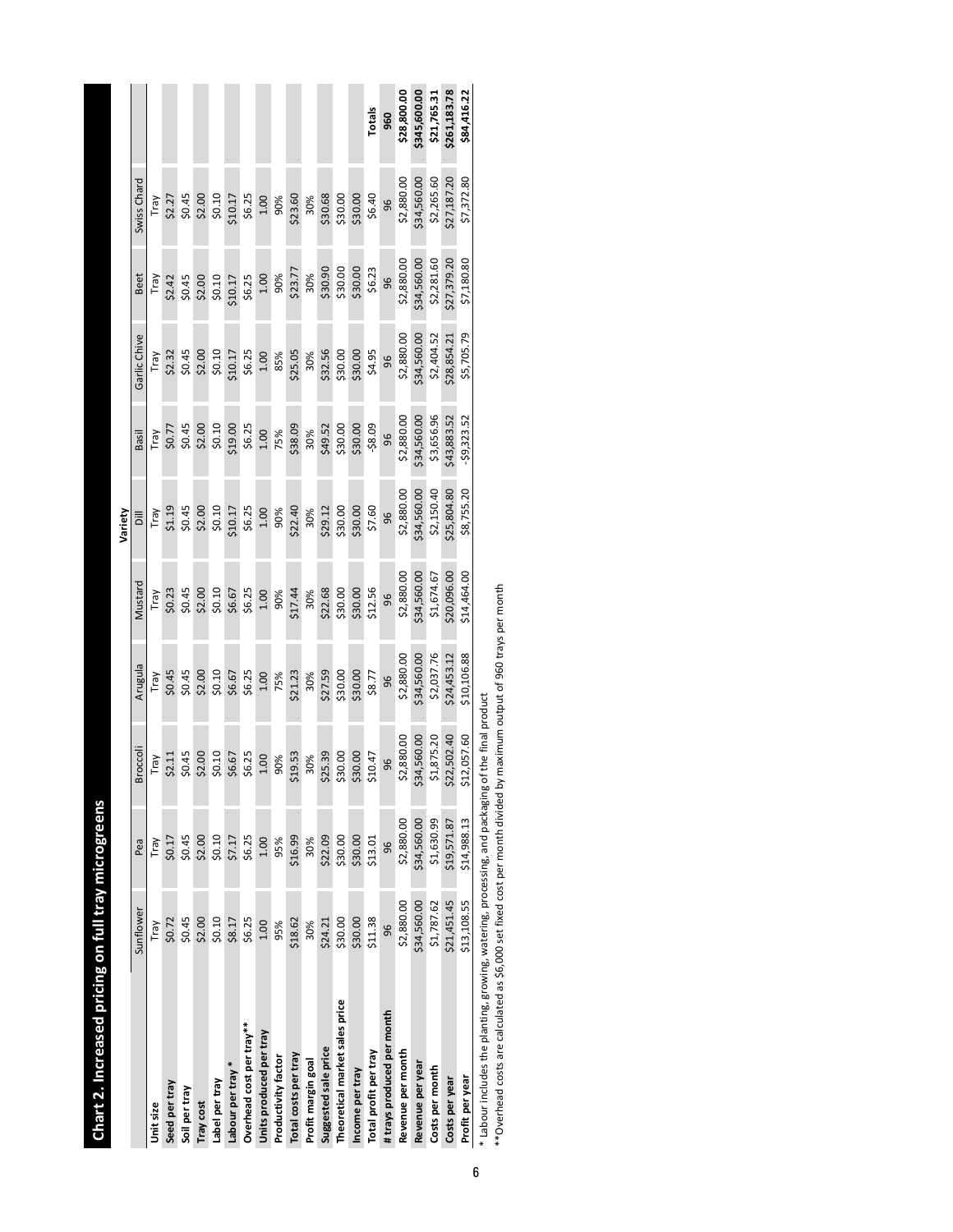| Chart 3. Harvested microgreens in 60 g and 30 g clar                                                |             |             | nshells         |              |             |                |               |              |             |             |              |
|-----------------------------------------------------------------------------------------------------|-------------|-------------|-----------------|--------------|-------------|----------------|---------------|--------------|-------------|-------------|--------------|
|                                                                                                     |             |             |                 |              |             | Variety        |               |              |             |             |              |
|                                                                                                     | Sunflower   | Pea         | <b>Broccoli</b> | Arugula      | Mustard     | $\overline{5}$ | Basil         | Garlic Chive | <b>Beet</b> | Swiss Chard |              |
| Unit size                                                                                           | 60 g        | 60 g        | 60 g            | 60 g         | 60 g        | 30g            | 30g           | 30 g         | 30g         | 30 g        |              |
| Seed per tray                                                                                       | \$0.72      | \$0.17      | \$2.11          | \$0.45       | \$0.23      | \$1.19         | \$0.77        | \$2.32       | \$2.42      | \$2.27      |              |
| Soil per tray                                                                                       | \$0.45      | \$0.45      | \$0.45          | \$0.45       | \$0.45      | \$0.45         | \$0.45        | \$0.45       | \$0.45      | \$0.45      |              |
| Tray cost                                                                                           | \$0.00      | \$0.00      | \$0.00          | \$0.00       | \$0.00      | \$0.00         | \$0.00        | \$0.00       | \$0.00      | \$0.00      |              |
| Labels per tray                                                                                     | \$0.50      | \$0.40      | \$0.50          | \$0.30       | \$0.30      | \$0.40         | \$0.40        | \$0.60       | \$0.50      | \$0.50      |              |
| Unit container cost per tray                                                                        | \$2.15      | \$1.72      | \$2.15          | \$1.29       | \$1.29      | \$1.72         | \$1.72        | \$2.58       | \$2.15      | \$2.15      |              |
| Labour per tray*                                                                                    | \$12.70     | \$13.70     | \$13.32         | \$13.32      | \$13.32     | \$16.82        | \$28.97       | \$16.82      | \$23.48     | \$23.48     |              |
| Overhead cost per tray**                                                                            | \$6.25      | \$6.25      | \$6.25          | \$6.25       | \$6.25      | \$6.25         | \$6.25        | \$6.25       | \$6.25      | \$6.25      |              |
| Units produced per tray                                                                             | 5.00        | 4.00        | 5.00            | 3.00         | 3.00        | 4.00           | 4.00          | 6.00         | 5.00        | 5.00        |              |
| Productivity factor                                                                                 | 95%         | 95%         | 90%             | 75%          | 90%         | 90%            | 75%           | 85%          | 90%         | 90%         |              |
| Total costs per tray                                                                                | \$23.97     | \$23.88     | \$27.53         | \$29.41      | \$24.27     | \$29.81        | \$51.41       | \$34.14      | \$39.17     | \$39.00     |              |
| Total unit cost                                                                                     | \$4.79      | \$5.97      | \$5.51          | \$9.80       | \$8.09      | \$7.45         | \$12.85       | \$5.69       | \$7.83      | \$7.80      |              |
| Profit margin goal                                                                                  | 30%         | 30%         | 30%             | 30%          | 30%         | 30%            | 30%           | 30%          | 30%         | 30%         |              |
| Suggested sale price                                                                                | \$6.23      | \$7.76      | \$7.16          | \$12.75      | \$10.52     | \$9.69         | \$16.71       | \$7.40       | \$10.18     | \$10.14     |              |
| Theoretical market sales price                                                                      | \$8.00      | \$8.00      | \$8.00          | \$8.00       | \$8.00      | \$8.00         | \$8.00        | \$8.00       | \$8.00      | \$8.00      |              |
| Income per tray sold as units                                                                       | \$40.00     | \$32.00     | \$40.00         | \$24.00      | \$24.00     | \$32.00        | \$32.00       | \$48.00      | \$40.00     | \$40.00     |              |
| Total profit per unit                                                                               | \$3.21      | \$2.03      | \$2.49          | $-51.80$     | $-50.09$    | \$0.55         | $-54.85$      | \$2.31       | \$0.17      | \$0.20      |              |
| Total profit tray                                                                                   | \$16.03     | \$8.12      | \$12.47         | $-55.41$     | $-50.27$    | \$2.19         | \$19.41       | \$13.86      | \$0.83      | \$1.00      | Totals       |
| #trays produced month                                                                               | 96          | 96          | 96              | 96           | 96          | 96             | 96            | 96           | 96          | 96          | 960          |
| # units produced per month                                                                          | 480         | 384         | 480             | 288          | 288         | 384            | 384           | 384          | 576         | 480         | 4128         |
| Revenue per month                                                                                   | \$3,840.00  | \$3,072.00  | \$3,840.00      | \$2,304.00   | \$2,304.00  | \$3,072.00     | \$3,072.00    | \$3,072.00   | \$4,608.00  | \$3,840.00  | \$33,024.00  |
| Revenue per year                                                                                    | \$46,080.00 | \$36,864.00 | \$46,080.00     | \$27,648.00  | \$27,648.00 | \$36,864.00    | \$36,864.00   | \$36,864.00  | \$55,296.00 | \$46,080.00 | \$396,288.00 |
| Costs per month                                                                                     | \$2,300.97  | \$2,292.88  | \$2,643.20      | \$2,823.68   | \$2,329.60  | \$2,861.87     | \$4,935.68    | \$3,277.55   | \$3,760.00  | \$3,744.00  | \$30,969.43  |
| Costs per year                                                                                      | \$27,611.62 | \$27,514.61 | \$31,718.40     | \$33,884.16  | \$27,955.20 | \$34,342.40    | \$59,228.16   | \$39,330.64  | \$45,120.00 | \$44,928.00 | \$371,633.19 |
| Profit per year                                                                                     | \$18,468.38 | \$9,349.39  | \$14,361.60     | $-56,236.16$ | $-5307.20$  | \$2,521.60     | $-522,364.16$ | \$10,643.58  | \$1,152.00  | \$1,152.00  | \$28,741.02  |
| $*$ Labour includes the planting, growing, watering, processing, and packaging of the final product |             |             |                 |              |             |                |               |              |             |             |              |

\*\*Overhead costs are calculated as \$6,000 set fixed cost per month divided by maximum output of 960 trays per month \*\*Overhead costs are calculated as \$6,000 set fixed cost per month divided by maximum output of 960 trays per month